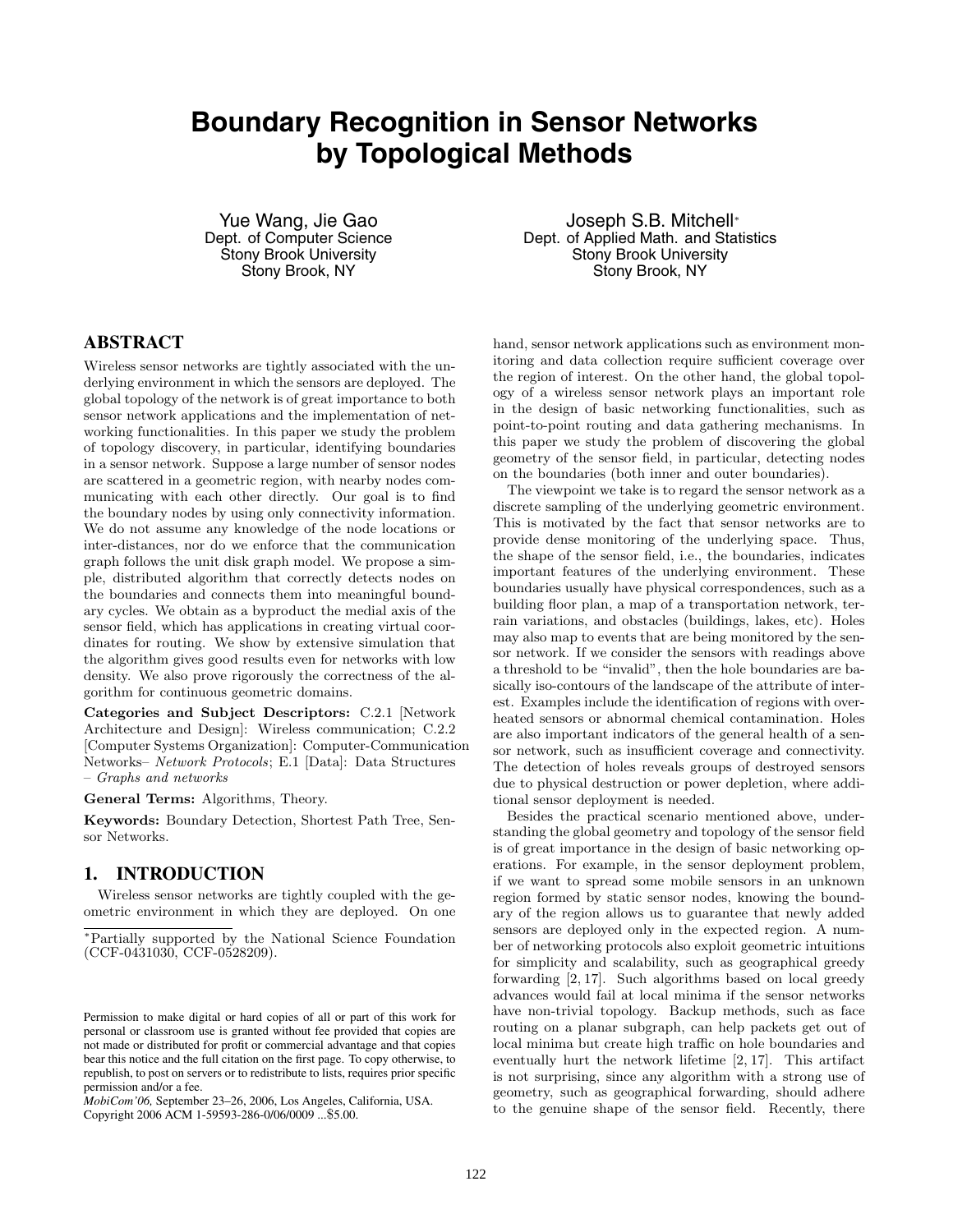are a number of routing schemes that address explicitly the importance of topological properties and propose routing with virtual coordinates that are adaptive to the intrinsic geometric features [3, 7]. The construction of these virtual coordinate systems requires the identification of topological features first.

Our focus is to develop a distributed algorithm that detects hole boundaries. Thus, a centralized approach of collecting all of the information to a central server is not feasible for large sensor networks.

Prior and related work. Existing work on boundary detection can be classified into three categories by their major techniques: geometric methods, statistical methods and topological methods.

Geometric methods for boundary detection use geographical location information. The first paper on this topic, by Fang *et al.* [6], assumes that the nodes know their geographical locations and that the communication graph follows the unit-disk graph assumption, where two nodes are connected by an edge if and only if their distance is at most 1. The definition of holes in [6] is intimately associated with geographical forwarding such that a packet can only get stuck at a node on hole boundaries. Fang *et al.* also proposed a simple algorithm that greedily sweeps along hole boundaries and eventually discovers boundary cycles.

Statistical methods for boundary detection usually make assumptions about the probability distribution of the sensor deployment. Fekete *et al.* [9] proposed a boundary detection algorithm for sensors (uniformly) randomly deployed inside a geometric region. The main idea is that nodes on the boundaries have much lower average degrees than nodes in the "interior" of the network. Statistical arguments yield an appropriate degree threshold to differentiate boundary nodes. Another statistical approach is to compute the "restricted stress centrality" of a vertex  $v$ , which measures the number of shortest paths going through  $v$  with a bounded length [8]. Nodes in the interior tend to have a higher centrality than nodes on the boundary. With a sufficiently high density, the centrality of the nodes exhibits bi-modal behavior and thus can be used to detect boundaries. The major weakness of these two algorithms is the unrealistic requirement on sensor distribution and density: the average degree needs to be 100 or higher. In practice the sensors are not as dense and they are not necessarily deployed uniformly randomly.

There are also topological methods to detect insufficient sensor coverage and holes. Ghrist *et al.* [14] proposed an algorithm that detects holes via homology with no knowledge of sensor locations; however, the algorithm is centralized, with assumptions that both the sensing range and communication range are disks with radii carefully tuned. Kröller *et al.* [19] presented a new algorithm by searching for combinatorial structures called flowers and augmented cycles. They make less restrictive assumptions on the problem setup, modeling the communication graph by a quasiunit disk graph, with nodes  $p$  and  $q$  definitely connected by an edge if  $d(p,q) \leq \sqrt{2}/2$  and not connected if  $d(p,q) > 1$ . The success of this algorithm critically depends on the identification of at least one flower structure, which may not always be the case especially in a sparse network.

Towards a practical solution, Funke [10] developed a simple heuristic with only connectivity information. The basic idea is to construct iso-contours based on hop count from a root node and identify where the contours are broken. Under the unit-disk graph assumption and sufficient sensor density, the algorithm outputs nodes marked as boundary with certain guarantees. Specifically, for each point on the geometry boundary the algorithm marks a corresponding sensor node within distance 4.8, and each node marked as boundary is within distance 2.8 from the actual geometry boundary [11]. The simplicity of the algorithm is appealing; however, the algorithm only identifies nodes that are near the boundaries but does not show how they are connected in a meaningful way. The density requirement of the algorithm is also rather high; in order to obtain good results, the average degree generally needs to be at least 15.

**Our contributions.** We develop a practical distributed algorithm for boundary detection in sensor networks, using only the communication graph, and not making unrealistic assumptions. We do not assume any location information, angular information or distance information. More importantly, we do not require that the communication graph follows the unit disk graph model or the quasi-unit disk graph model. Indeed, actual communication ranges are not circular disks and are often quite irregularly shaped [13]. Algorithms that rely on the unit disk graph model fail in practice (e.g., the extraction of a planar subgraph by the relative neighborhood graph or Gabriel graph [18]). While the unit (or quasi-unit) disk graph assumption is often useful for theoretical analysis, it is preferable to consider algorithms that do not rely on this assumption or that degrade gracefully as the ground truth deviates only modestly from the model. Therefore, we do not put a hard restriction on the communication model in our algorithm. Rather, we use a loose notion of locality in wireless communications: Nearby nodes can communicate directly, and faraway nodes generally do not.

Our boundary detection algorithm is motivated by an observation that holes in a sensor field create irregularities in hop count distances. Simply, in a shortest path tree rooted at one node, each hole is "hugged" by the paths in a shortest path tree. We identify the "cut", the set of nodes where shortest paths of distinct homotopy types<sup>1</sup> terminate and touch each other, trapping the holes between them. The nodes in a cut can be easily identified, since they have the property that their common ancestor in the shortest path tree is fairly far away, at the other side of the hole. The detection of nodes in a cut can be performed independently and locally at each pair of adjacent nodes.

When there are multiple holes in the network (indicated by multiple branches of the cut), we can explicitly remove all of the nodes on cut branches except one, thereby connecting multiple holes into one. Our algorithm then focuses on finding the inner and outer boundaries of the network, which, with the cut nodes put back, will give the correct boundary cycles. In a network with only one hole (and one cut branch), one can easily find a hole-enclosing cycle. Indeed, for a pair of nodes that are neighbors across a cut (a "cut pair"), the concatenation of the paths from each node in a cut pair to their common ancestor gives such a cycle. This "coarse" boundary cycle is then refined to bound tightly both the inner boundary and outer boundary. In ad-

 $\rm ^1$  Two paths have distinct homotopy types if one cannot be "continuously deformed" into the other.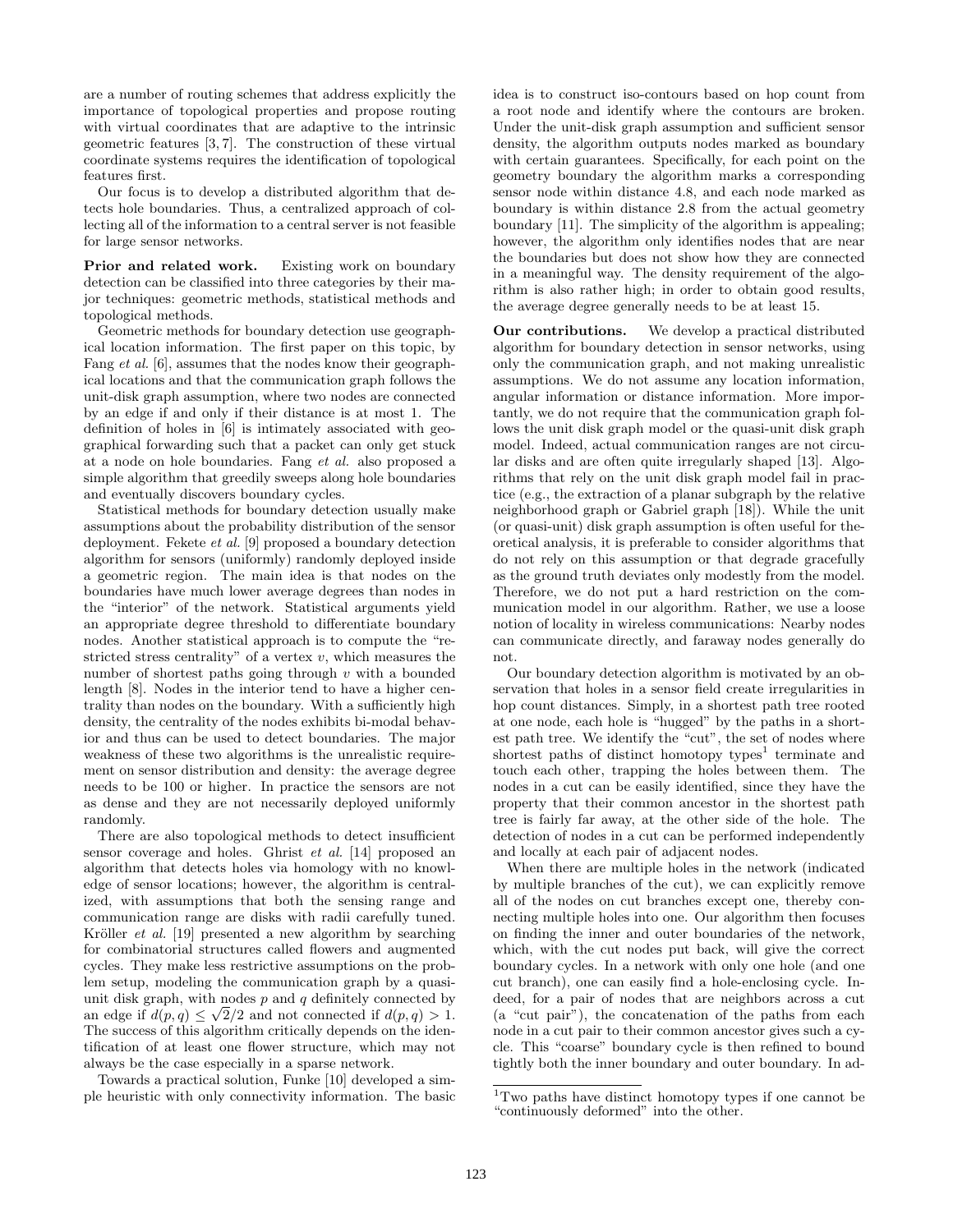dition to discovering boundary nodes, we also obtain their relative position information, so that we can connect them into a meaningful boundary. Our methods also readily provide other topological and geometric information, such as the number of holes (genus), the nearest hole to any given sensor, and the sensor field's medial axis (the collection of nodes with at least two closest boundary nodes), which is useful for virtual coordinate systems for load balanced routing [3].

We show by simulation that our algorithm correctly identifies meaningful boundaries for networks with reasonable node density (average degree 6 and above) and distribution (e.g., uniform). The algorithm also works well for nonuniform distributions. The algorithm is efficient. The entire procedure involves only three network flooding procedures and greedy shrinkage of paths or cycles. Further, as a theoretical guarantee, we prove that for a continuous geometric space bounded by polygonal obstacles – the case in which node density approaches infinity – the algorithm correctly finds all of the boundaries.

# **2. TOPOLOGICAL BOUNDARY RECOGNITION**

Suppose a large number of sensor nodes are scattered in a geometric region with nearby nodes communicating with each other directly. Our goal is to discover the nodes on the boundary of the sensor field, using only local connectivity information. We propose a distributed algorithm that identifies boundary cycles for the sensor field.

The basic idea is to exploit special structure of the shortest path tree to detect the existence of holes. Intuitively, inner holes of the sensor field "disrupt" the natural flow of the shortest path tree: Shortest paths diverge prior to a hole and then meet after the hole. This phenomenon is also understood in terms of the continuous limit, when the shortest path tree becomes the "shortest path map", which we discuss in Section 3. We first outline the algorithm and then explain each step in detail.

- 1. Flood the network from an arbitrary node, r. Each node records the minimum hop count to r. This implicitly builds a shortest path tree rooted at r. We generally prefer to select  $r$  as a node on the outer boundary of the sensor field.
- 2. Determine the nodes that form the *cut*, where the shortest paths of distinct homotopy type meet after passing around holes. Informally, the nodes of a branch of the cut have their least common ancestor (LCA) relatively far away and their paths to the LCA well separated. See Figure 1(ii-iv). If there are multiple branches of the cut, corresponding to multiple holes, delete nodes on branches of the cut in order to merge holes, until there is only one composite hole left in the sensor field.
- 3. Determine a shortest cycle, R, enclosing the composite hole; R serves as a coarse inner boundary. See Figure  $1(v)$ .
- 4. Flood the network from the cycle R. Each node in the network records its minimum hop count to  $R$ . See Figure 1(vi).
- 5. Detect "extremal nodes" whose hop counts to  $R$  are locally maximal. See Figure 1(vii).
- 6. Refine the coarse inner boundary  $R$  to provide tight inner and outer boundaries. These boundaries are in fact cycles of shortest paths connecting adjacent extremal nodes. See Figure 1(viii).
- 7. Undelete the nodes of the removed cut branches and restore the real inner boundary locally.
- 8. At this stage we have a set of cycles corresponding to the boundaries of the inner holes and the outer boundary. As a byproduct, we can compute the medial axis of the sensor field. See Figure 1(ix).

# **2.1 Build a shortest path tree**

The first step of the algorithm is to flood the network from an arbitrary root node  $r$ . For example, we can select  $r$ to be the node with smallest ID. This can be performed in a distributed fashion as follows. First, each sensor node p sets a timer with a random remaining time. Ties are broken by the unique IDs of the sensor nodes. When the timer of  $p$  reaches 0, the node  $p$  will begin to flood the network and build a shortest path tree  $T(p)$ . The message sent out by  $p$  contains the ID of  $p$  and the initial timer  $p$  chooses. The tree with a timer of minimum value starts first and suppresses the construction of other trees. When the frontier of  $T(p)$  encounters a node q, there are two cases: (i) If q does not belong to any other tree, then  $q$  is included in the tree  $T(p)$  and q will broadcast the packet; or, (ii) If q is already included in another tree  $T(p')$ , then the start time of  $T(p)$  and  $T(p')$  are compared. Only when the start time of  $T(p)$  is earlier than that of  $T(p')$  will the message from p be broadcast. Eventually the tree with earliest starting time will dominate and suppress the construction of other trees, and the packet from the node with minimum initial timer will cover the whole network. Each node in the network records the minimum hop count from this root. We denote by T the shortest path tree constructed.

When the network size is unknown, the flooding step provides a good approximation to the network diameter. By triangle inequality, the diameter of the network is at most 2d, where  $d$  is the distance between the root  $r$  and the deepest node in T. d can be used to generate a reasonable threshold for the minimum size of the holes we aim to discover.

# **2.2 Find cuts in the shortest path tree**

Hints about the presence of holes are hidden in the structure of the shortest path tree  $T$ . The "flow" of  $T$  forks near a hole, continues along opposite sides of the hole and then meets again past the hole. We detect where the shortest paths meet and denote those nodes as "cut" nodes (e.g., the red nodes in Figure 1(iv)). Nodes of the cut form *cut branches* and *cut vertices*, where three or more cut branches come together; cut branches are the discrete analogue of bisectors in the (continuous) "shortest path map" and cut vertices are the discrete "SPM-vertices"; see Section 3. Figure 3 shows the tree  $T$  for a network with 3 holes. In this case, we detect 3 groups of cut nodes (3 cut branches). In general, as will be proved later in the continuous case, if the sensor field has  $k$  interior holes and  $m$  cut vertices, there are exactly  $k + m$  cut branches in the network.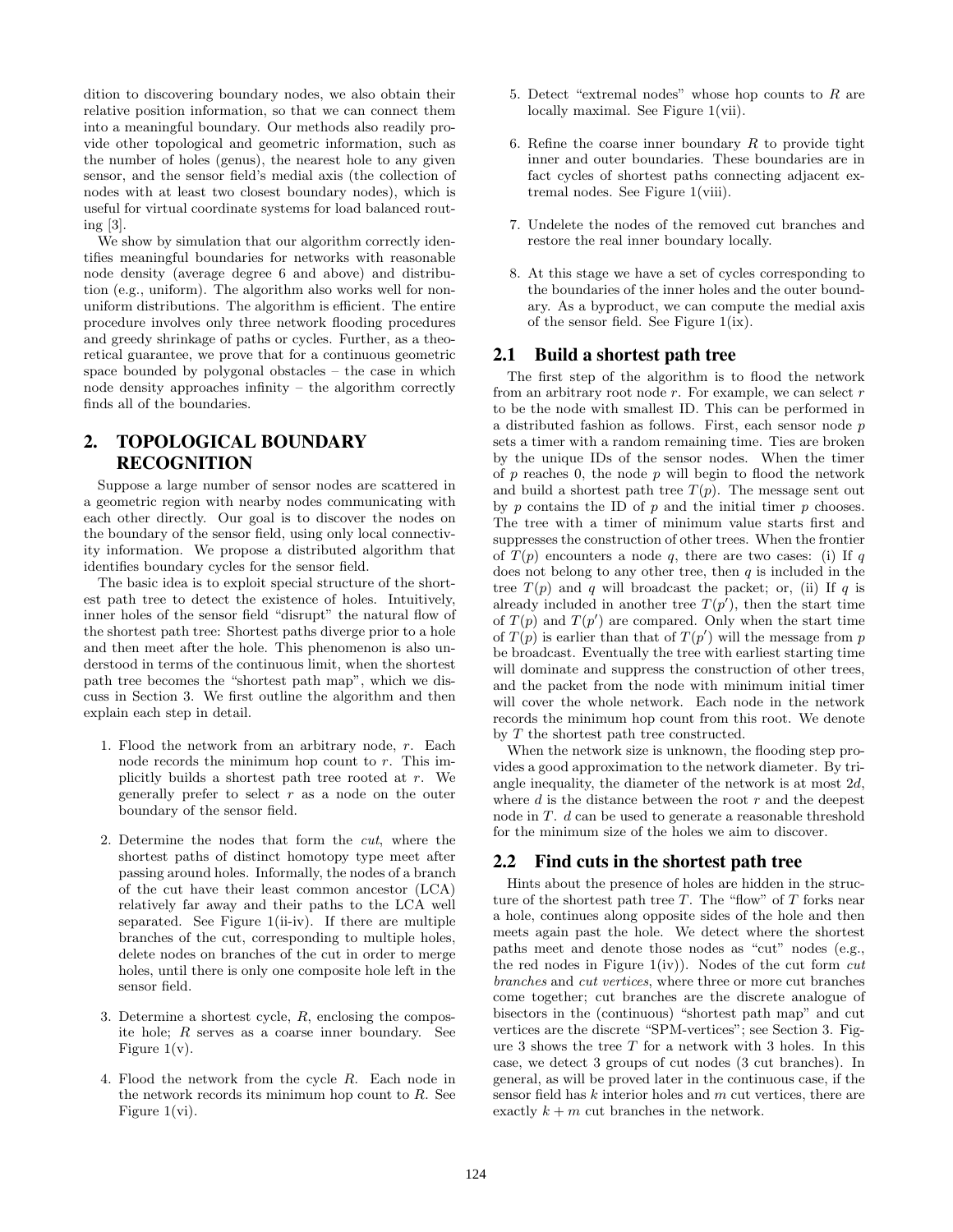

**Figure 1: Boundary detection algorithm for an example with one concave hole. The average degree is about 20. (i) The sensor nodes; (ii) The shortest path tree** *T* **(green), rooted at the black node; (iii) The zoomed-in portion (within the loop of (ii)) of the tree where the shortest paths meet; (iv) The marked cut nodes (red); (v) The course inner boundary formed by shortest paths from a pair of cut nodes to their least common ancestor; (vi) The nodes colored by hop count (giving iso-contours) in a flooding from the coarse inner boundary; (vii) The nodes (red) with locally maximum hop count (extremal points) from the coarse boundary; (viii) The refinement of the coarse inner boundary, giving tight inner and outer boundaries; (ix) The medial axis nodes of the sensor field, obtained as a by-product of boundary detection.**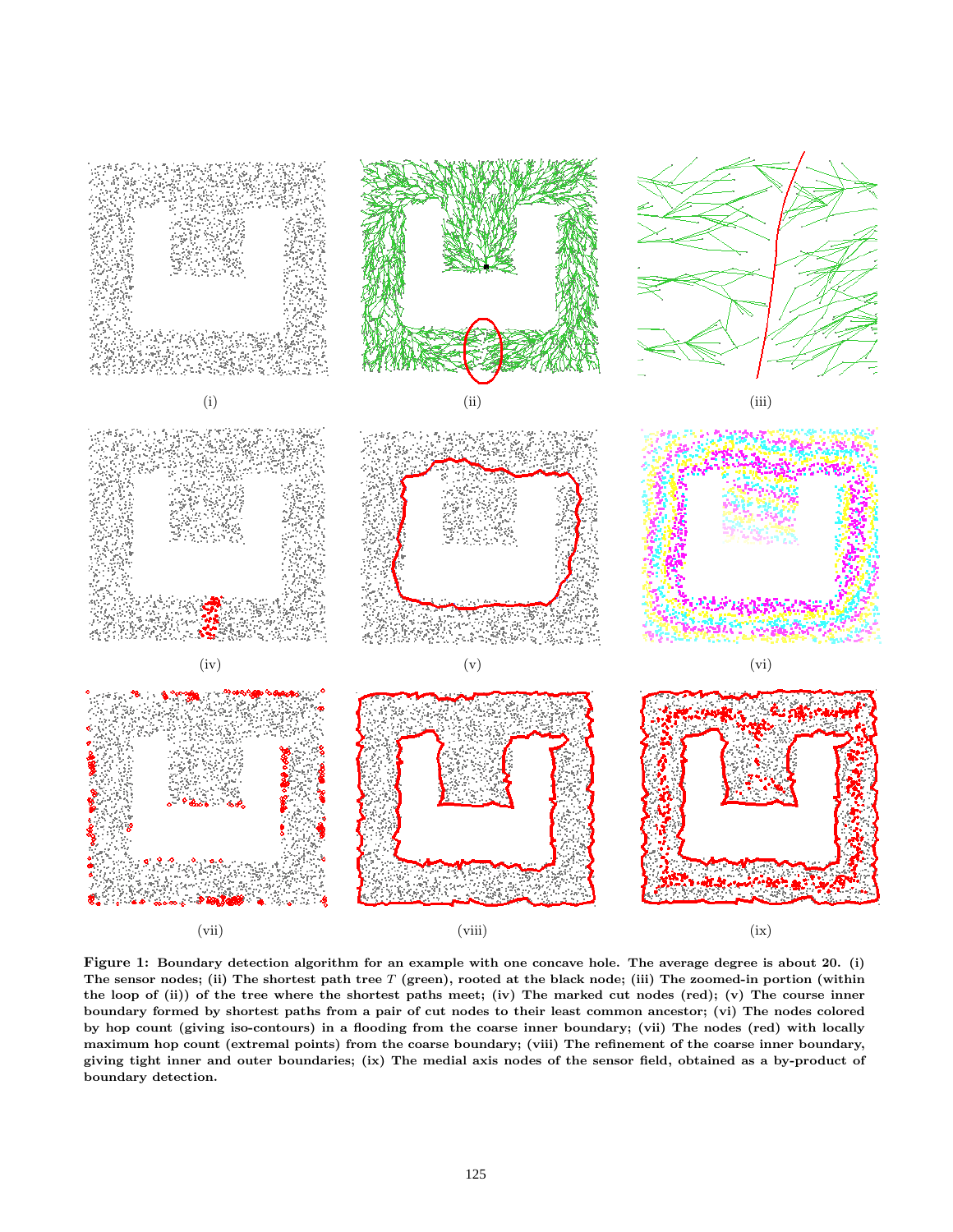Intuitively, the nodes in a cut are the neighboring pairs,  $(p, q)$ , in the communication graph whose least common ancestor,  $LCA(p, q)$ , in the shortest path tree T is "far" from p and q, with paths from  $LCA(p,q)$  to p and to q "well separated." More formally,

DEFINITION 1. *A* cut pair  $(p, q)$  *is a pair of neighboring nodes in the network satisfying the following conditions: (i) The (hop) distance between* p *or* q *and* y =*LCA(*p, q*) is above*  $\alpha$  threshold  $\delta_1$ ; and, *(ii)* The maximum *(hop)* distance be*tween a node on the path in* T *from* p *to* y *and the path in* T from q to y *is above a threshold*  $\delta_2$  (See Figure 2). The cut *is the union of nodes that belong to a cut pair. Each connected component of the cut is a subgraph which, when thinned, is a* cut tree*; the nodes of degree greater than 2 in this tree are* cut vertices*, and the paths of degree-2 vertices, and their neighboring (non-cut-vertex) cut nodes, form the* cut branches*.*



**Figure 2: Definition of a cut pair** (*p, q*)**.**

The two parameters in the definition of a cut pair,  $\delta_1$  and  $\delta_2$ , specify the minimum size of the holes we want to detect. Typically, we choose them as some constant fraction of the diameter of the sensor field (e.g., experiments reported in this paper use  $\delta_1 = \delta_2 = 0.18d$ . The condition on whether a node belongs to a cut can be checked locally. Alstrup *et al.* gave a distributed algorithm to compute the LCA [1]. The idea is to label the nodes of a rooted tree with  $O(\log n)$ bits such that by using only the labels of two nodes one can calculate the label of their LCA. With this labeling, each pair of neighbors in the network check for their common ancestors. If the LCA is more than distance  $\delta_1$  away, we check if two shortest paths from these two neighbor nodes to their LCA satisfy the second condition in the definition above. This can be implemented by a local flooding from each node in the cut pair up to distance  $\delta_2$ . Nodes that satisfy both conditions mark themselves as being in the cut.

The nodes in the cut will then connect themselves into connected components. Furthermore, each connected component agrees on the node closest to the root (ties are broken by the smaller ID). Specifically, each node  $u$  in the cut keeps its current knowledge of the ID of the node with smallest distance to the root. If a cut node u receives a message from its neighboring cut node about a closer node, u updates its knowledge and sends the change to its neighboring cut nodes. Eventually, the cut nodes connect themselves into connected components with each cut identified by the ID of the closest node. If there is no hole in the network, there will be no cut, then no connected components correspondingly. By simulation we find that this algorithm correctly finds all the cuts when the sensor field has a reasonable density (e.g., when the average degree is about 7 or more).

When there are multiple holes and multiple cuts in the network, we artificially merge the holes by removing nodes on cut branches, until there is only one composite hole left. As will be clear later, the real boundary cycles can be easily



**Figure 3: The cut pairs in a multi-hole example. 4050 nodes and the average degree is 10.**

restored by undeleting the removed cut nodes. We remove all of the nodes on cut branches except the one branch furthest away from the root. The interior holes either connect to themselves or connect to the outer boundary. Thus, the multi-hole case is turned into a single hole scenario; thus, in the following steps we focus on the single hole case.

### **2.3 Detect a coarse inner boundary**

With the cut nodes detected, we would like to find a coarse inner boundary  $R$  that encloses the (composite) interior hole. R is then refined to provide tight inner and outer boundaries.

Definition 2. *A* coarse inner boundary R *is a shortest cycle enclosing the interior hole in the sensor field.*

Recall that we have turned any multi-hole sensor field into a single composite hole sensor field by removing all cut branches except one. All the nodes in the unique cut branch have the ID of the node closest to the root. Thus, the closest node  $p$ , together with its partner  $q$  in the cut pair, will find the shortest paths between them that do not go through any cut node. This can be implemented in two ways. An obvious way is to use any shortest path algorithm to find this path. In order to prevent the path from going through any cut nodes, we remove all the edges between cut pairs. Alternatively, we can use the two shortest paths from p and q to  $LCA(p,q)$ . Together with the edge pq, we obtain a cycle that encloses the hole. This cycle is not necessarily the shortest cycle. But we can greedily shrink it to be as tight as possible, by the following k-hop shrinking process. For any two nodes that are within  $k$  hops on the cycle, we check whether there exists a shorter path between these two nodes. If so, we use the shorter path to replace the original segment on the cycle and shorten the total length. For example, a 2 hop shrinking checks, for every three adjacent nodes on the cycle, say  $x, y, z$ , whether  $(x, z)$  is an edge. If so, we shrink the cycle by excluding  $y$ . In a sensor field with reasonable density, the greedy process stops at the shortest cycle so that no more improvement is made. For a sensor field with only one convex shape hole, the coarse inner boundary actually is the real inner boundary, as in Figure  $4(i)$ . If the graph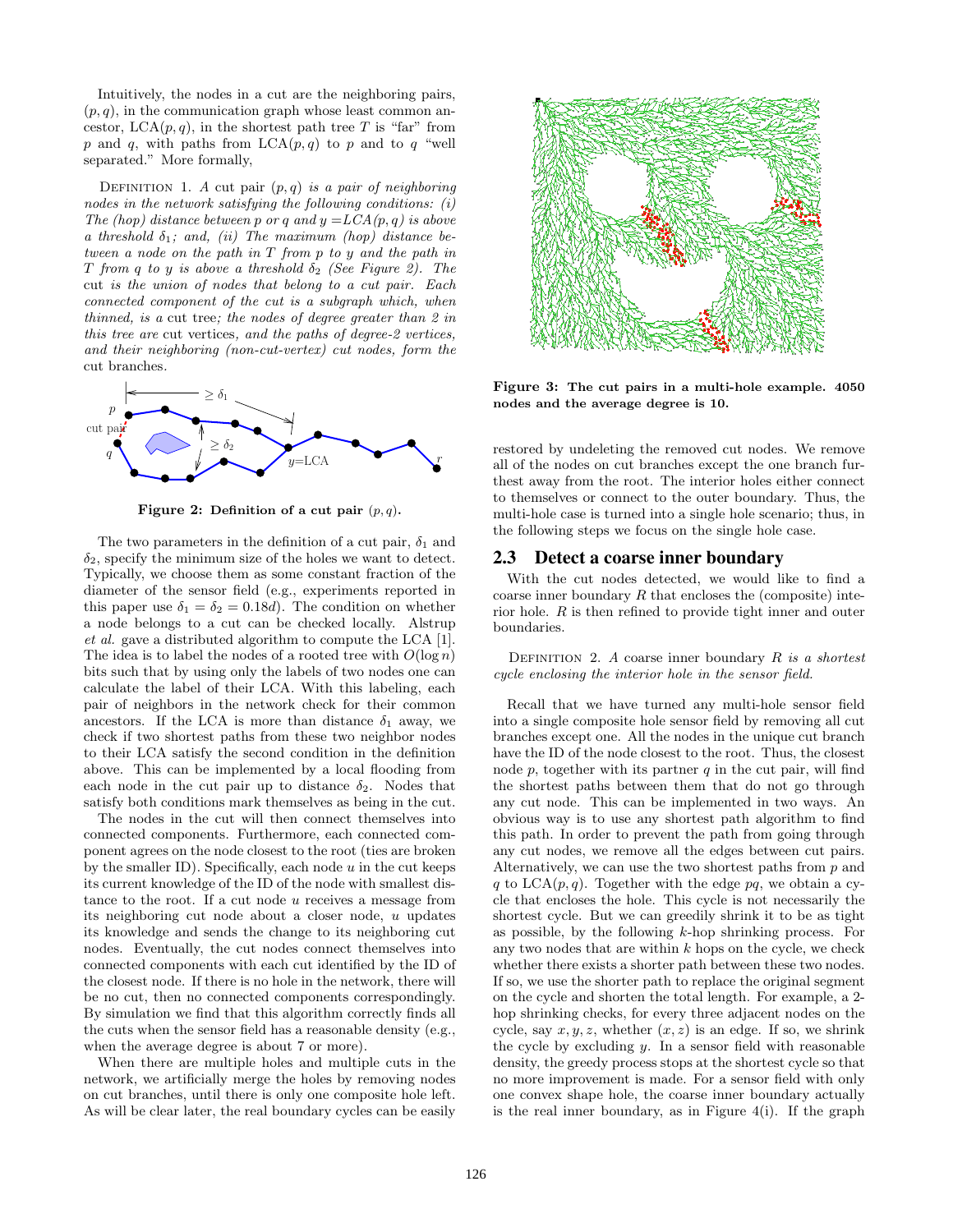has a concave hole (Figure  $1(v)$ ), the coarse inner boundary R will be a shortest circuit containing this concave hole and, thus, approximates its convex hull. A multi-hole example is shown in Figure 4(ii). Notice that this coarse inner boundary provides a consistent ordering of the nodes on this cycle.

We note that the shortest paths from a cut pair to their LCA do not go through any cut nodes, as proved later (Section 3). Thus, the removal of cut nodes in a multi-hole scenario is not a problem for the discovery of the coarse inner boundary by the greedy shrinking scheme.



**Figure 4: The coarse inner boundary for (i) a convex hole scenario; (ii) a multi-hole scenario with all but one cut branch removed, one interior hole connected to the outer boundary.**

# **2.4 Find extremal nodes**

The coarse inner boundary  $R$  is not tight in the case of a concave hole. Also, we have no idea about the outer boundary. Next, we refine the coarse inner boundary to provide tight cycles for both inner and outer boundaries. This refinement is through finding what are called "extremal nodes" with respect to R.

DEFINITION 3. An extremal node *is a node whose minimum hop count to nodes in* R *is locally maximal.*

To discover extremal nodes, we have the nodes on  $R$  synchronize among themselves and start to flood the network at roughly the same time [5] [12]. Each node in the network records the minimum hop count to nodes in the coarse inner boundary  $R$ . This is as if we merge the nodes in  $R$  to a dummy root  $\sigma$ , and build a shortest path tree  $T(\sigma)$ , rooted at  $\sigma$  for the whole network. The extremal nodes are the ones with locally maximum distance to R. Each extremal node can detect itself by checking its direct neighbors. Intuitively, the extremal nodes are on the outer boundary or are the ridges on the real inner boundary of a concave hole (Figure 1(vii)).

With the extremal nodes identified, we also need to know their relative orderings to connect them to a consistent boundary. This ordering can be derived from the ordering of the nodes on  $R$ . Specifically, for each node on  $R$ , we assign a label in  $[0, L]$  that indicates its position on R. A node u that is k hops away from R may have multiple neighbors  $(k-1)$ hops away from R. Thus, the label of  $u, \ell(u)$ , is taken as the average of the labels of all of its neighbors that are  $(k-1)$ hops away from R. Each node in the network records the

distance to  $R$  as well as its label. The relative ordering of extremal nodes is decided by their labels.

When there are many extremal nodes and some of them have similar labels, we would like to eliminate some of them and take a few representative nodes for the next step. The goal for this clean-up is to take sampled extremal nodes so that we can easily sort them. We first find the connected components for all extremal nodes, denoted as extremal connected components (ECC). These can be done with the same distributed strategy as used to find connected components for the cuts. Next, we select at most two nodes as the representatives for each ECC (an ECC may contain only one node). These two nodes have the greatest distance between them in their affiliated ECC. These nodes will be connected according to their labels to refine inner and outer boundaries.

# **2.5 Find the outer boundary and refine the coarse inner boundary**

With the extremal nodes and a linear ordering of them, we would like to connect them into a cycle consistent with this ordering. Notice that here we only consider the case with one inner hole, since we have removed the cuts to connect multiple holes into a composite hole. If this composite hole is convex, then all extremal nodes belong to the outer boundary. If the composite hole is concave, as in the multihole case, there will be two types of extremal nodes, those on the outer boundary and those on the interior of R. We use the following rule to differentiate extremal nodes on different sides of R.

The removal of  $R$ , together with all of the 1-hop neighbors of R, partitions the network into several connected components  $C_i$ ,  $i = 1, \ldots, w$ . Now we would like to connect the extremal points into extremal paths in each connected component, which will then be further connected into boundary cycles. We first focus on a particular connected component and describe how an extremal path is constructed. Specifically, all of the nodes that are 2 hops away from  $R$  will connect themselves through local flooding. This results in a path (or a cycle)  $P_j$  with a corresponding maximum index and minimum index along  $R$ . Now we would like to refine this path  $P_j$  so as to force it to go through the extremal nodes in this connected component as well as the two nodes on  $P_i$  with maximum and minimum indexing. Notice that each extremal node has shortest paths from some nodes on R. Now we connect two extremal nodes with adjacent ordering by the shortest path between them. To find the shortest path between two extremal points, again we can either use any shortest path algorithm or a greedy approach. For the latter, we notice that there is a natural path between any two extremal nodes  $u, v$ , composed by the shortest path from u to its closest point on  $P_i$ , the shortest path from v to its closest point on  $P_j$  and a segment of  $P_j$  between the correspondences of  $u, v$ . The shortest paths from extremal points to  $P_j$  can be found by following the parent pointer towards R (in the tree  $T(\sigma)$ ). Then, we can greedily refine this path and find the shortest path between  $u$  and  $v$ .

By the above procedure, the extremal nodes are connected into a path  $P_i$ , in each connected component. If one of the paths is actually a cycle, then it is already a boundary cycle. If there are paths that are not connected into cycles, then we tour the coarse boundary  $R$  and connect them into boundary cycles. In particular, we start from anywhere on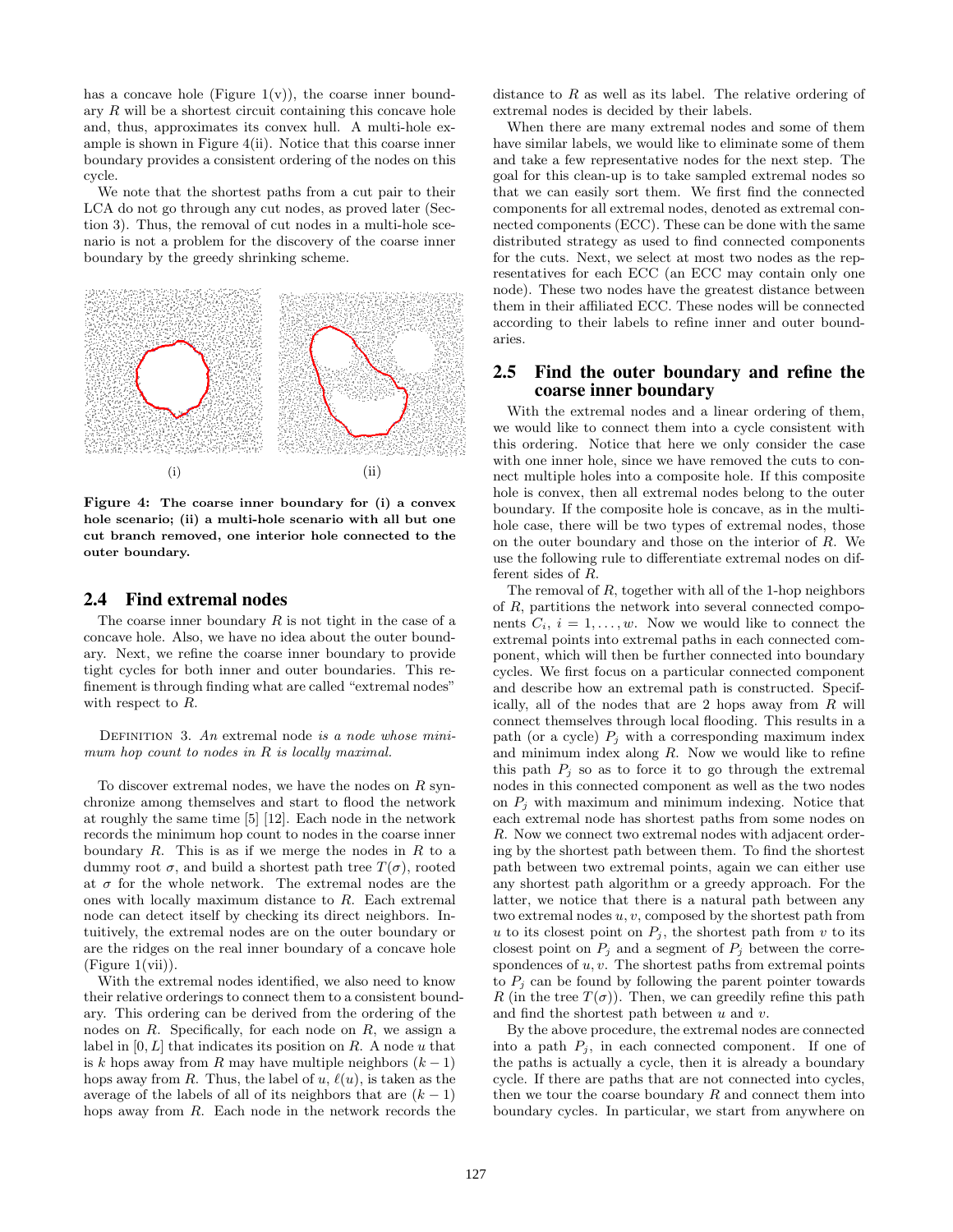$R$  and tour along  $R$ ; when there is a neighboring node (in 2 hops) who is on an extremal path  $P_j$ , then we branch on  $P_i$ . This will eventually come back and close a cycle. Then, we tour  $R$  again, from a node that is not on the first cycle, and branch on extremal paths as long as we can. This will generate another cycle. So far, we classify extremal nodes and connect them into two cycles, corresponding to the inner and outer boundary. Figure 5 shows the results for two examples after this stage.



**Figure 5: The outer boundary and the refined inner boundary. (i) 2-hole example; (ii) multi-hole example.**

As will be shown in Section 3, in the continuous case all of the boundary points are identified as extremal points. However, in a discrete network, the shortest path is computed on a combinatorial graph. Thus, not all of the boundary nodes are identified as extremal nodes. The boundary refinement can be performed in an iterative fashion such that we flood from the current boundary cycle and identify more extremal points until the boundary cycle is sufficiently tight.

### **2.6 Restore the inner boundary**

The final step of our method is to recover the inner holes in the sensor field and find their boundaries. We undelete the cut nodes we removed earlier and restore the correct inner boundary. For each cut, we find a cut pair  $(p, q)$  such that the inclusion of edge  $pq$  in the refined inner boundary R partitions the inner boundary into two boundary cycles. If  $p, q$  are by themselves not on the refined inner boundary R, then we do a local search from  $p, q$  to discover nodes on R. The two new boundary cycles will share nodes  $p, q$ . Then, we shrink the cycles locally to make them tight. Here, the shrinking procedure has a restriction that the shrunk path still has to pass through the extremal nodes. Thus, we partition the refined inner boundary into a number of cycles, each representing the boundary of an inner hole. Figure 6 shows our final results for two examples.

# **2.7 The medial axis of the sensor field**

The boundaries of the sensor field capture the global geometric shape information, and thus can be used to generate other structures related to the global geometry. For example, we can define the quasi-Voronoi diagram for the boundaries such that sensor nodes are classified by their closest boundary. In another example, we can compute the medial axis of the sensor field. The medial axis is defined as the set of nodes with at least two closest boundary nodes<sup>2</sup>. The



**Figure 6: The boundary cycles created by the connection of nodes: (i) 2-hole example; (ii) multi-hole example.**

medial axis can be used to generate virtual coordinates for efficient greedy routing [3]. Both the quasi-Voronoi diagram and the medial axis can be discovered by a simple flooding from the boundary cycles. Figure 7 shows the results for our 3-hole face example.

With our boundary information, we start from all boundary nodes and flood the network simultaneously. Each node thus records its closest boundary. All of the nodes with the same closest boundary are naturally classified to be in the same cell of the quasi-Voronoi diagram. Further, the nodes at which the frontiers collide belong to the medial axis. Specifically, the detection of nodes on the medial axis can be done locally. Denote the boundary cycles by R*i*,  $i = 1, \ldots, k$ . During the flooding from the boundaries, each node in the boundary sends out a packet containing the boundary containing it, its position based on the originator boundary, and the number of hops this packet has traveled, as denoted by a tuple  $(i, \ell_i(v), h_i(v))$ . A node, upon receiving a packet  $(i, \ell_i(v), h_i(v))$ , does one of the following things. If a node has not received earlier packets with smaller hop counts to boundaries, it records  $(i, \ell_i(v), h_i(v))$ , where  $h_i(v)$ is the minimum hop count distance to the originator of the packet, drops earlier tuples with larger hop counts, and retransmits the packet. In the end, each node only contains the tuples with the minimum hop count distance. There are three possible cases: (1). Only one minimum hop count tuple is left for the node, so the node is not a medial axis node. (2). More than one minimum hop count tuple is left, and these tuples are generated by different boundary cycles, which means the node has more than one closest boundary node, so the node is on the medial axis. (3). More than one minimum hop count tuple is left, and these tuples are generated by the same boundary cycle, so we need to compare the  $\ell$  values in these tuples; if they differ a lot, then the node is on the medial axis. This case corresponds to an inward convex (reflex) segment in the boundary.

# **3. PROOF OF CORRECTNESS IN THE CONTINUOUS CASE**

In this section we prove rigorously that the algorithm will correctly detect all the inner and outer boundaries in a continuous domain with polygonal boundaries. (The results apply also to non-polygonal domains, since they are approximated by polygons.) Let  $\mathcal F$  be a closed polygonal domain in the plane, with k simple polygonal obstacles inside;  $\mathcal F$  is a simple polygon  $P$ , minus  $k$  disjoint polygonal holes. We refer

<sup>&</sup>lt;sup>2</sup>Since hop counts are discrete, we allow a node on the medial axis with two closest boundary nodes that differ by 1 in hop count.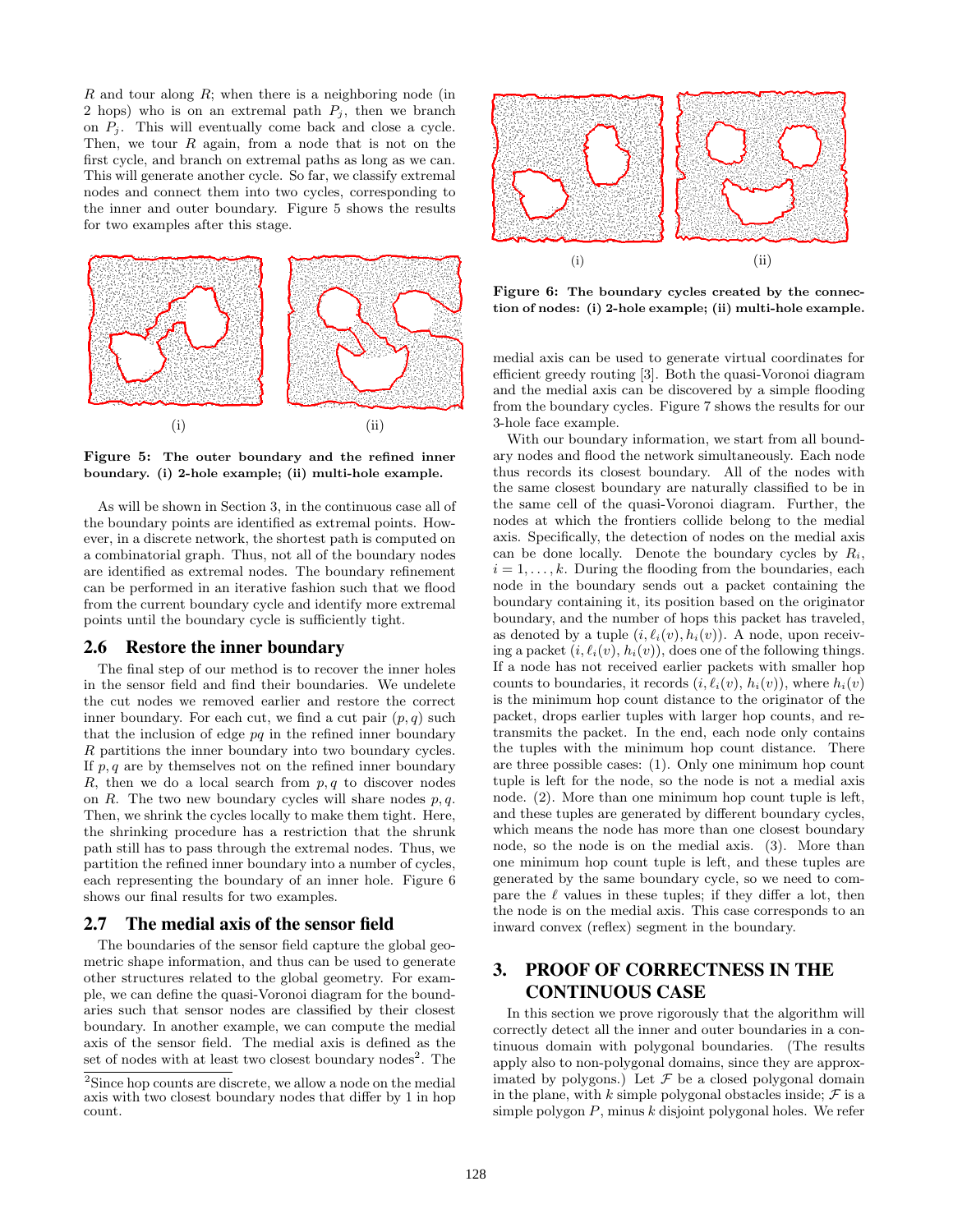

**Figure 7: (i) A quasi-Voronoi diagram; (ii) the medial axis diagram.**

to  $\mathcal F$  as the free space and its complement,  $\mathcal O$ , as the obstacle space.  $\mathcal O$  consists of  $k$  open, bounded simple polygonal holes and an unbounded complement of the simple polygon P. Denote by V the set of all vertices of  $\mathcal{F}$ .

For any two points  $p, q \in \mathcal{F}$ , we denote by  $g(p, q)$  the geodesic shortest path in  $F$  between  $p, q$ . The Euclidean length of  $g(p,q)$  is denoted by  $d(p,q)$ . The shortest path  $g(p, q)$  is not necessarily unique. In fact, our algorithm aims to detect points with one or more shortest paths to the root. Rigorously, given a root  $r \in \mathcal{F}$ , the shortest path tree at r is the collection of shortest paths from each point in  $\mathcal F$  to r. A geodesic shortest path is a polygonal path with turn points at vertices of  $\mathcal{F}$  [4]. We say that a vertex  $s \in V$  is a *parent* of a point  $p \in \mathcal{F}$  if for some geodesic shortest path  $g(r, p)$ , s is the last vertex along the path  $g(r, p) \setminus \{p\}$  at which  $g(r, p)$ turns. If the geodesic path is a straight line from  $r$  to  $p$ , then r is the parent of p. The free space  $\mathcal F$  can be partitioned to maximal regions, called *cells*, such that all the points in the same cell have the same parent or set of parents. This partition is called the *shortest path map*, SPM(r) (see Figure 8). We define the *bisector*,  $\mathcal{C}(v_i, v_j)$ , of two vertices  $v_i, v_j$  as the set of points in  $\mathcal F$  with the set of parents  $\{v_i, v_j\}$ . A point in F with three or more parents is called an *SPMvertex*. The union of all bisectors and SPM-vertices,  $\beta$ , is often called the *cut locus*. Our boundary detection algorithm makes use of the properties of the shortest path map. We list below the useful properties that are proved in [20].

LEMMA 4 ( $[20]$ ). *Given a closed polygonal region*  $\mathcal F$  *in the plane, with* k *simple polygonal obstacles inside. The shortest path map at an arbitrary root*  $r \in \mathcal{F}$  *has the following properties.*

- *1. Each bisector is the union of a finite set of closed subarcs of a common hyperbola (a straight line is a degenerate case of a hyperbola).*
- *2. The collection of bisectors and SPM-vertices, denoted by* B*, forms a forest.*
- *3. There is at least one bisector point on the boundary of each obstacle.*
- 4.  $\mathcal{F}\setminus\mathcal{B}$  *is simply connected.*

Lemma 5. *For a region* F *with* k *polygonal holes inside* and m *SPM-vertices, there are exactly*  $k + m$  *bisector arcs.* 



**Figure 8:** A shortest path map  $SPM(r)$  for  $\mathcal F$  with  $k = 8$ **obstacles (blue), showing the bisector set** *B* **(red), which has one SPM-vertex, 7 connected components, and 9 arcs.** *R* **is the shortest cycle corresponding to the red bisector arc. Other bisector arcs are blue, having become** part of the obstacle set for  $\mathcal{F}'$ .

PROOF. This follows from the fact that a tree of  $v$  vertices has  $v-1$  edges, where, here,  $v = k+1+m$  since the bisector arcs connect the k obstacle boundaries, the m SPM-vertices, and the 1 outer boundary.  $\square$ 

In fact, our boundary detection algorithm finds the bisector arcs. For completeness, we re-state the outline of the boundary detection algorithm for the continuous case. The focus is on the correctness of the algorithm so we explain it in a centralized setting. The boundary detection algorithm for  $F$  works as follows.

- 1. Find the bisectors and SPM-vertices; each of them has at least two geodesic shortest paths to the root r.
- 2. Delete bisector arcs until there is only one bisector arc left. Correspondingly, we connect  $k - 1$  holes into one composite hole. This results in a new domain  $\mathcal{F}'$  with only one interior hole  $O'$  and one bisector arc.
- 3. Find the shortest cycle R in  $\mathcal{F}'$  enclosing the inner hole  $O'.$
- 4. Refine R to find both the inner boundary and outer boundary of  $\mathcal{F}'$ . In particular, we use the following algorithm for boundary refinement.
	- (a) Compute the Voronoi diagram of  $R$  in  $\mathcal{F}'$ . Find the *extremal points*, defined as the points that do not stay on the interior of any shortest paths from points of  $\mathcal{F}'$  to its closest point on R, denoted by E. Furthermore, we find for each extremal point the closest point(s) on  $R$ .
	- (b) Order the extremal points by the sequence of their closest point(s) on  $R$ . The extremal points are naturally connected into paths or cycles. Tour the coarse boundary  $R$  and replace the segments of  $R$ by their corresponding extremal paths. Touring the boundary twice will come up with two cycles that correspond to the inner and outer boundaries.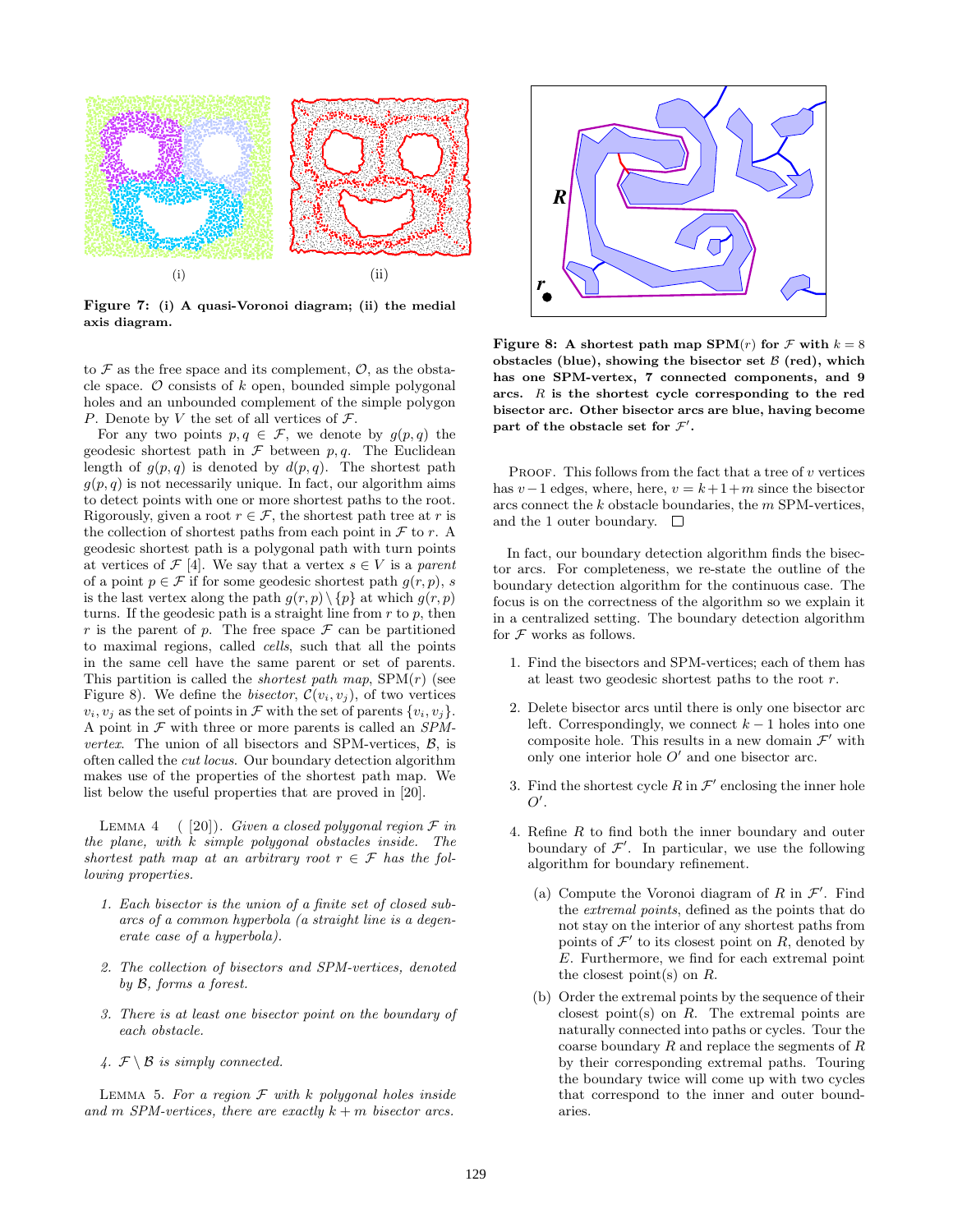5. Undelete the removed bisector arcs. Restore the boundaries of interior holes and the outer boundary.

Next we will prove that this algorithm correctly finds all the boundaries of  $F$ . The proof consists of a number of lemmas.

LEMMA 6. *The domain*  $\mathcal{F}'$  has one interior polygonal hole.

PROOF. This is due to the fact in Lemma 4 that  $\mathcal{F}\setminus\mathcal{B}$  is simply connected. Thus, by removing all but one bisector arc and all SPM-vertices, we obtain a polygonal region  $\mathcal{F}$ with one interior hole.  $\square$ 

Now we focus on  $\mathcal{F}'$  and argue that we indeed find the correct outer and inner boundaries of  $\mathcal{F}'$  by the iterative refinement. We only prove for the outer boundary  $R^+$ ; the correctness of the inner boundary  $R^-$  can be proved in the same way. By the refinement algorithm, we can find the Voronoi diagram of  $R$  by a wavefront propagation algorithm (e.g., [15]). The extremal points are the points that do not stay on the interior of any shortest paths from points of  $\mathcal{F}'$ to its closest point on  $R$ . Due to the properties of wavefront propagation, the extremal points must be either on the boundary or on the medial axis, where wavefronts collide  $[16, 20]$ . However, since cycle R is a shortest path cycle surrounding the hole, we argue that the extremal points on the exterior of R must stay on the boundary of  $\mathcal{F}'$ .

Lemma 7. *The extremal points are exactly the boundary points of*  $\mathcal{F}'$ .

PROOF. First we argue that all the inward concave vertices of R must be on the outer boundary of  $\mathcal{F}'$ . By the properties of geodesic shortest paths [21], all the vertices of R must be vertices of  $\mathcal{F}'$ . If an inward concave vertex is a vertex of the inner hole, then we can move the concave vertex outward and shrink the cycle  $R$ , as shown in Figure 9(i) (the vertex of the inner hole  $w$  can not be on  $R$ ). This is a contradiction.



**Figure 9: (i) All the inward concave vertices of** *R* **must** be on the outer boundary of  $\mathcal{F}'$ . (ii) The dark cycle is **the coarse inner boundary** *R***. The cycles in blue and (dashed) red are inner and outer boundaries.**

Thus, the removal of cycle R partitions the space  $\mathcal{F}'$  into disjoint components  $\{C_j\}$ . Correspondingly, we denote by  $R_i$  the segment of R that bounds the component  $C_i$ . By the above argument, each boundary segment  $R_j$  is inward concave. The wavefront propagation of  $R$  is actually composed of Voronoi wavefront propagation of each segment of

 $R_j$  to its bounded region  $C_j$ . Since each segment is concave and the  $C_j$ 's are disjoint, the wavefront propagation does not collide. All the extremal points can only happen at wavefront-boundary collision. In fact, all the boundary points collide with the wavefront propagation and thus are considered as extremal points.  $\Box$ 

At this point we can consider  $R$  to be a coarse approximation to the outer (and inner) boundary. By the refinement algorithm we will improve the approximation and obtain the correct outer boundary. Specifically, the removal of R from  $\mathcal{F}'$  partitions the space  $\mathcal{F}'$  into disjoint components  $\{C_j\},$  $j = 1, \ldots, w$ . For each connected component  $C_j$ , the extremal points connect themselves into either a path (with open endpoints) or a cycle  $P_j$ .

- If  $w = 1$ , the extremal points form a cycle. R is already the inner boundary. All the extremal points are on the outer boundary.
- If  $w \geq 2$  and one of  $P_j$  is a cycle, this cycle is the outer boundary. The rest of the extremal points refine  $R$  to the inner boundary. Specifically, we replace the segments on R by their extremal paths.
- Otherwise, we will tour  $R$  and discover the inner and outer boundaries. Specifically, we travel along  $R$  and always prefer to branch on an extremal path. When we close the cycle, we obtain a boundary cycle  $R_1$ . Then we visit  $R$  again, starting at an extremal point that is not on  $R_1$ . Again we prefer to branch on extremal paths. This will give a different cycle. The two cycles are inner and outer boundaries. For an example, see Figure 9 (ii).

With the correct inner and outer boundaries of  $\mathcal{F}'$ , we are now ready to recover the real boundaries of  $\mathcal{F}$ . We simply put back the deleted bisectors. Indeed, the boundaries of  $\mathcal{F}'$  are the boundaries of  $\mathcal F$  plus all the bisectors and SPMvertices. Thus we remove the bisectors from the boundaries of  $\mathcal{F}'$  and obtain  $k+1$  cycles that are the real boundaries.

THEOREM 8. *Given a closed polygonal domain*  $F$  *in the plane, with* k *simple polygonal obstacles inside, the boundary detection algorithm will find the boundary of the region correctly.*

# **4. SIMULATIONS**

We performed extensive simulations in various scenarios, with the goal to evaluate the performance of the algorithm with respect to the network topology, node density and distribution, etc. We particularly note that our method works well even in cases of very low average degree, such as less than 10, or even as low as 6 in some models. Degree 6 has been shown to be optimal for mobile networks [22].

# **4.1 Effect of node distribution and density**

For each figure in this part, we show a pink circle in the upper left corner to illustrate the communication range of the sensor field.

# *4.1.1 Random distribution of sensors*

In this group of experiments, we randomly place, according to a uniform distribution, 3500 nodes in a square region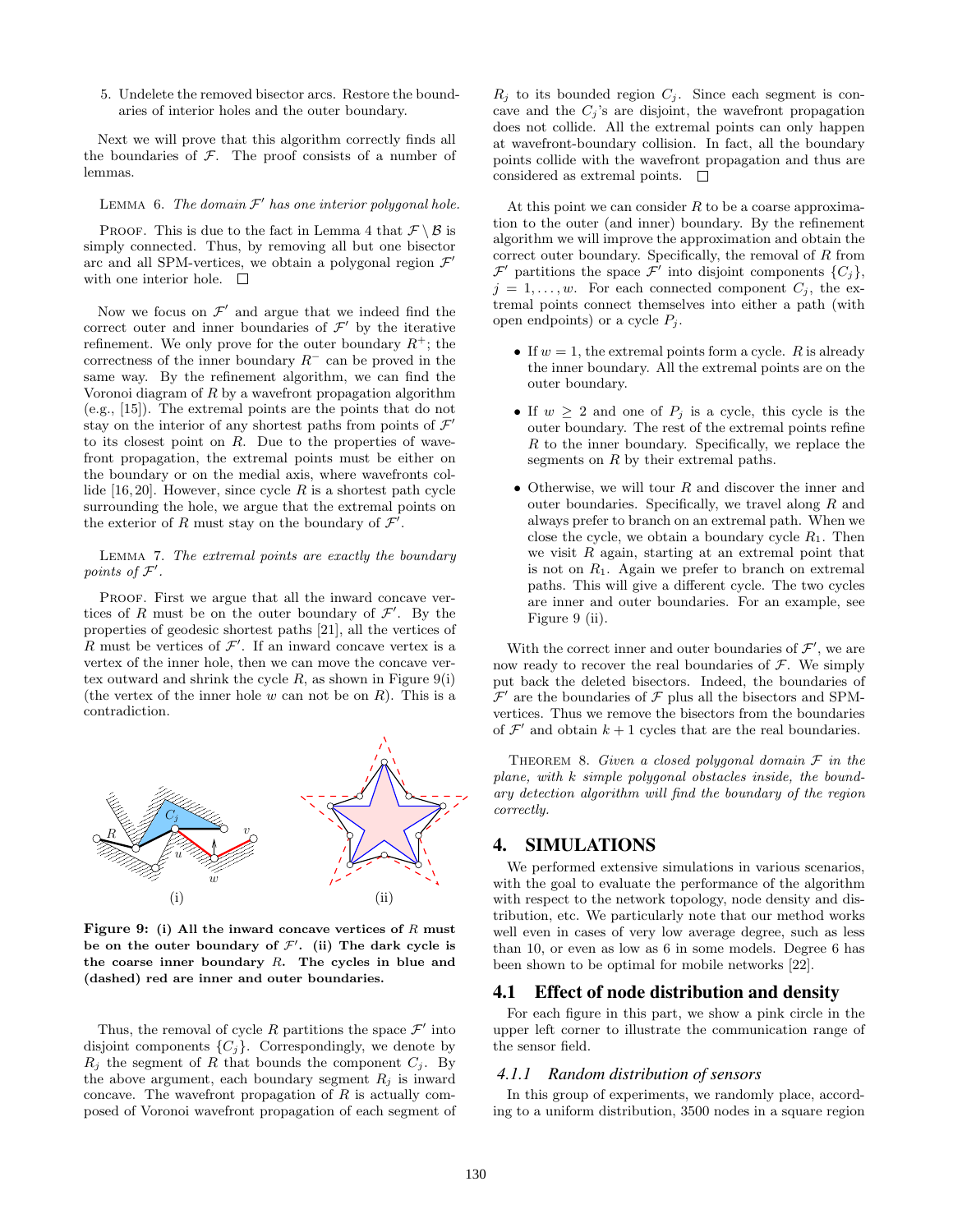with one hole. The average degree of the graph is varied by adjusting the communication radius. Figure 10 shows the results using our method. As expected, as the average degree of the network increases, the performance of the algorithm improves.

The unsatisfactory result in Figure 10(i) is due to insufficient connectivity. The average degree is 7; however, the random distribution tends to have clustered nodes and holes. Thus, in sparse regions some nodes are incorrectly judged to be extremal, and the final outer boundary is then required to pass through these mistaken extremal nodes. When the average degree reaches 10, the communication graph is better connected, and the results improve.

For comparison, SHAWN [19] did not find a starting solution (a "flower") for cases (i) and (ii); it found apparently correct boundaries for cases (iii) and (iv), indistinguishable from our results. The method of Funke and Klein [11] had difficulty with all 4 cases; see Figure 11(i), (ii).

Connectivity is necessary for computing the shortest path tree and determining cuts, etc. In fact, this low-degree graph with insufficient connectivity is the major troubling issue for prior boundary detection methods. Since our method only requires the communication graph, we can apply some simple strategies to increase artificially the average degree. For a disconnected network, we use the largest connected component of the graph to build our shortest path tree. Then we artificially enlarge the communication radius by taking 2 hop/3-hop neighbors as "fake" 1-hop neighbors. In this way, the connectivity of the graph will be ameliorated and the results will be improved correspondingly. Figure 12 shows the improvement by this simple strategy. The result using 3-hop neighbors has fewer incorrectly marked extremal nodes, and the final boundary is in good shape except that the boundary cycle is not very tight. This is understandable since we make the communication range artificially larger, so that more nodes are "on" the boundary now.

#### *4.1.2 Grid with random perturbation*

In this simulation, we put about 3500 nodes on a grid and then perturbed each point by a random shift. In particular, for each original grid node we create two random numbers modulo the length and the width of each block of the grid, the use these two small numbers to perturb the positions of the nodes. This distribution may be a good approximation of manual deployments of sensors; it also gives an alternative means of modeling "uniform" distributions, while avoiding clusters and "holes" that can arise from the usual continuous uniform distribution or Poisson process. Refer to Figure 13. Our method gives very good results for graphs with average degree 6 or more.

SHAWN [19] found good boundaries for (ii)-(iii), but did not find a starting solution for (i). The method of Funke and Klein [11] did well for case (iii) but less well for the lower degree cases; see Figure 11(iii).

### *4.1.3 Low density, sparse graphs*

In this group of experiments (Figure 14), we scatter nodes in a square region with one hole. In order to guarantee good connectivity, the nodes are distributed on a randomly perturbed grid. The leftmost image of Figure 14 has about 3500 nodes; then, from left to right, each example has about 1000 fewer nodes, becoming more and more sparse. Our experiments show that if we fix the communication radius, and decrease the density of nodes, our method performs well, even for low density or sparse graphs (Figure 14(iv)), as long as the average degree is at about 7 or more.

SHAWN [19] did not find a starting solution for case (iv); it found good boundaries for cases (i)-(iii). The method of Funke and Klein [11] also performs well in cases (i)-(iii), but it performs less well in the lowest-degree case (iv); see Figure 11(iv).

### **4.2 Further examples**

In Figure 15, we illustrate more results for a variety of more intricate geometries, including a spiral shape, a floorplan, etc.

# **5. DISCUSSION**

While our new boundary detection algorithm provably finds boundaries in the continuous case (Section 3), in discrete sensors networks several implementation issues arise.

First, even for a given homotopy type, there need not be a unique shortest path between two nodes. Thus, the boundary cycle discovered by our algorithm, as shown in the simulations, may not tightly surround the real boundaries. Currently, we have two approaches to improve it. One is to make use of the fact that the nodes with lower degree are more likely to be on the boundary; thus, we implemented a preferential scheme for low-degree nodes when computing shortest paths. Another approach is to use an iterative method to find more extremal nodes, and then refine the boundary; this can also help to address the issue that several extremal points may have the same positions because we use hop counts to approximate true distances.

Second, deciding the correct orderings of the extremal nodes requires some care. In the continuous case, extremal nodes project to their nearest node in the rough inner boundary, resulting in a consistent ordering of extremal nodes, as shown in Section 3. In the discrete case, since we use hop count to approximate the true distance, it is possible that different extremal points are mapped to the same position on the inner boundary, obscuring their ordering. Again, by using an iterative procedure, we delete all the extremal nodes with duplicate positions except one and then iteratively find more extremal points and refine the boundary gradually.

In practice, the sensor nodes often know some partial location information or relative angular information. Such positional information can help to improve the performance of our boundary detection algorithm. For example, if the nodes have knowledge of a universal north direction, it is easier to distinguish the extremal nodes in the interior and exterior of rough boundary. Also, if we have estimated distance or other rough localization information, other than pure hop count, the procedure to find shortest paths will become more reliable.

Finally, our method discussed until now assumes a sensor field with holes. We remark that the case with no holes can be solved as well. If a network has no hole, we discover this fact, since the network has no cut. In addition, the rough inner boundary degenerates to the root node. Then, we can discover the extremal nodes and connect them to find the outer boundary.

**Acknowledgements.** We thank Stefan Funke and Alexander Kröller for running comparison experiments with their algorithms on our data. We thank the reviewers for numerous helpful suggestions that improved the presentation.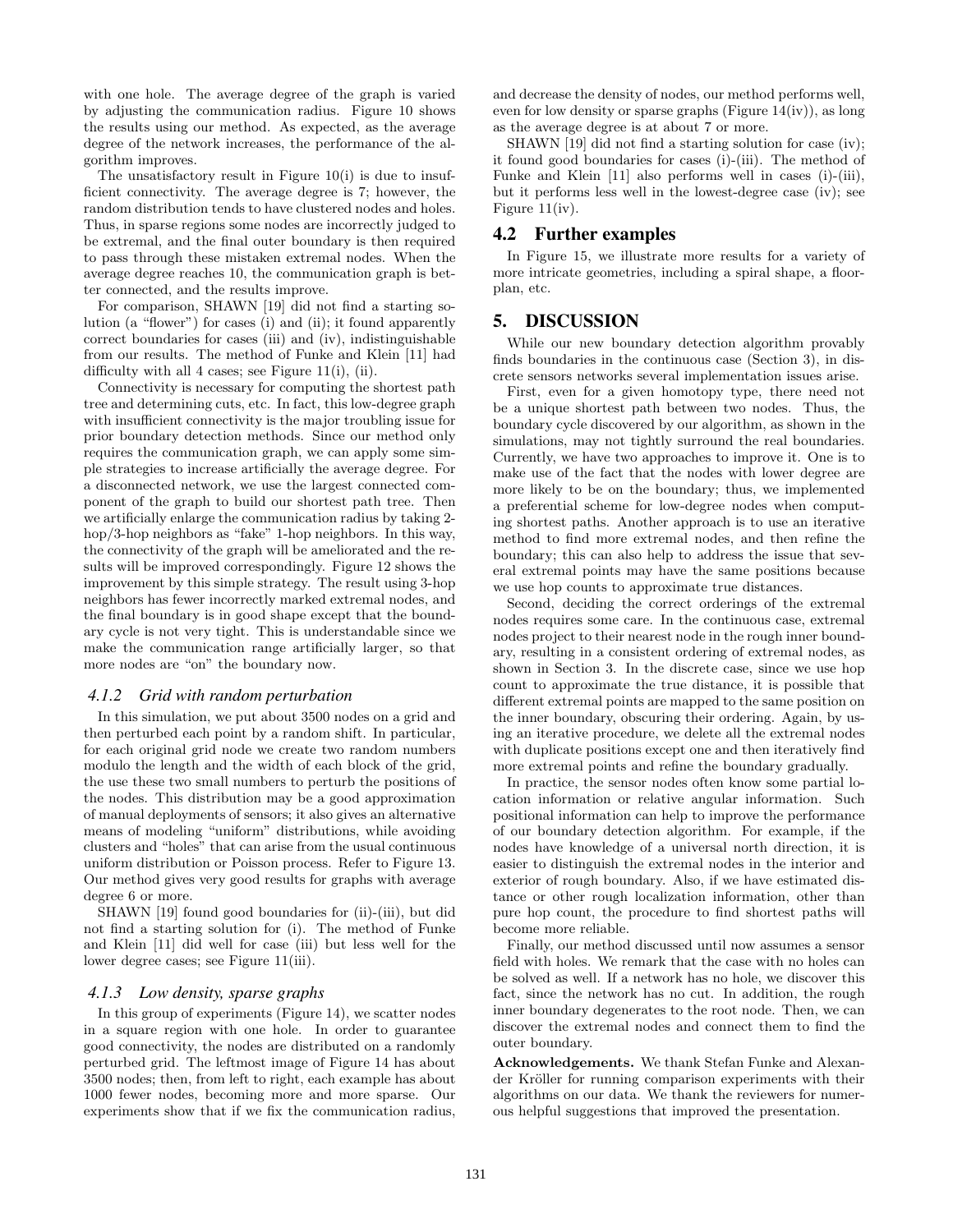

**Figure 10: Uniformly distributed sensor field. (i) the average degree is 7; (ii) the average degree is 10; (iii) the average degree is 13; (iv) the average degree is 16.**



**Figure 11: Results of [11]: (i) uniform distribution, average degree 7; (ii) uniform, average degree 16; (iii) perturbed grid, average degree 8; (iv) sparse example (842 nodes), average degree 7.**



**Figure 12: Using 2-hop/3-hop neighbors as fake 1-hop neighbors to improve the performance in the low average degree case. (i) based on the original neighbors; (ii) using 2-hop neighbors as fake 1-hop neighbors; (iii) using 3-hop neighbors as fake 1-hop neighbors.**



**Figure 13: Results for randomly perturbed grids. (i) the average degree is 6; (ii) the average degree is 8; (iii) the average degree is 12.**